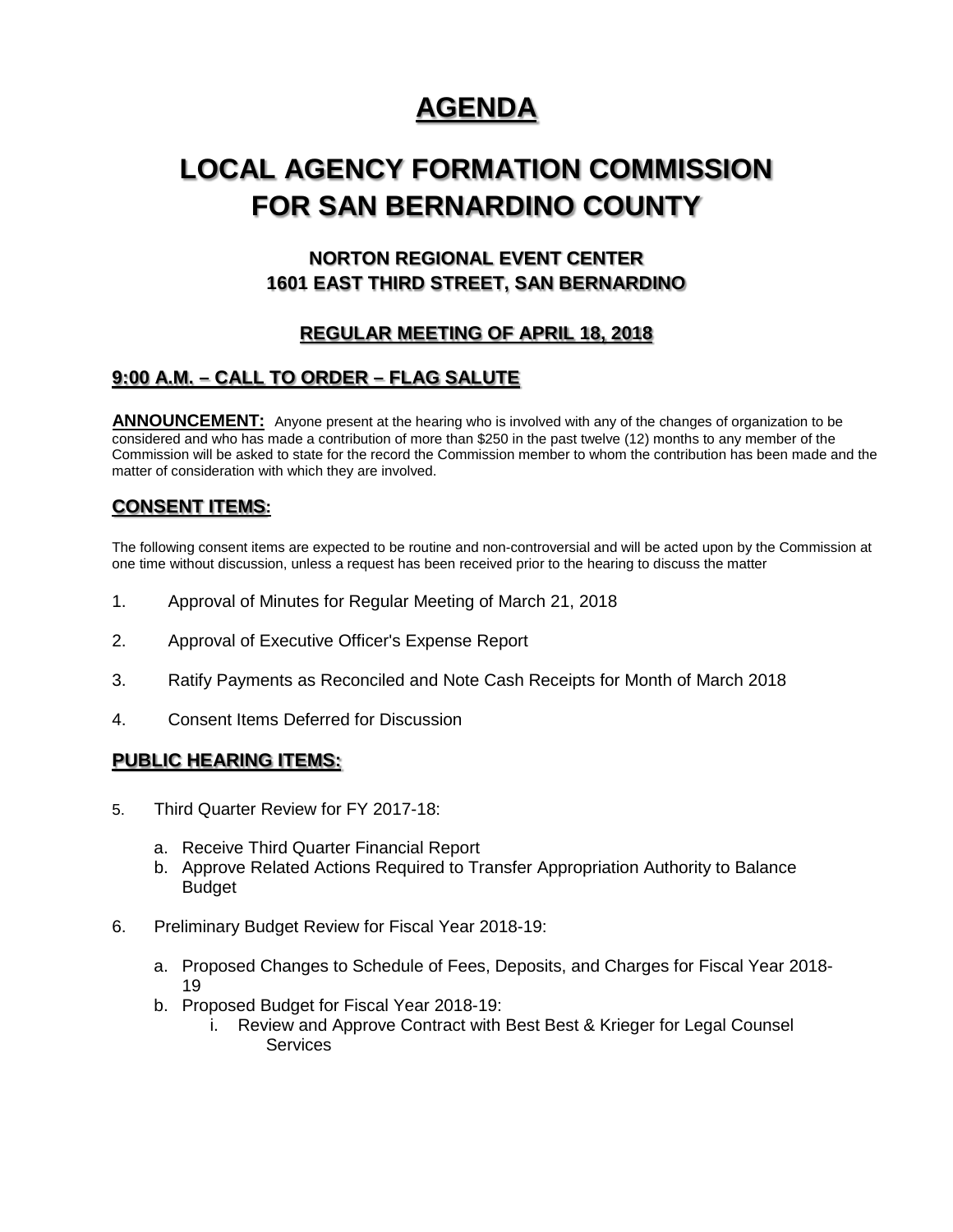- ii. Review and Consideration of Amendments to Policy and Procedure Manual Section III – Human Resources to Reflect Changes in County Approved Exempt Compensation Plan for Salaries, Benefits, and Leave Provisions
- iii. Proposed Budget for FY 2018-19 and Apportionment Calculation

### **DISCUSSION ITEMS:**

- 7. Review and Consideration of Update to Policy and Procedure Manual Section IV Application Processing, Chapter 5 Out of Agency Fire Protection Contracts and Related Application Form
- 8. Status Report on Continued Monitoring of Conditions Imposed by LAFCO Resolution 3190 -LAFCO 3157 Sphere of Influence Establishment for County Service Area 120 *(TO BE CONTINUED TO THE JUNE 20, 2018 HEARING)*
- 9. Discussion of Deferral of Mandatory Service Review for Wrightwood Community Services District for one year and Initiation of Coterminous Sphere of Influence Establishment for Wrightwood Community Services District within San Bernardino County

#### **INFORMATION ITEMS:**

- 10. Legislative Oral Report
- 11. Executive Officer's Oral Report
	- New Proposals Received
	- Update on Proposals Filed with LAFCO
	- Update on Executive Officer Recruitment

#### 12. Commissioner Comments

(This is an opportunity for Commissioners to comment on issues not listed on the agenda, provided that the subject matter is within the jurisdiction of the Commission and that no action may be taken on off-agenda items unless authorized by law.)

#### 13. Comments from the Public

(By Commission policy, the public comment period is limited to five minutes per person for comments related to other items under the jurisdiction of LAFCO not on the agenda.)

The Commission may adjourn for lunch from 12:00 to 1:30 p.m. The Commission may take action on any item listed in this Agenda whether or not it is listed For Action. In its deliberations, the Commission may make appropriate changes incidental to the above-listed proposals.

Materials related to an item on this Agenda submitted to the Commission or prepared after distribution of the agenda packet will be available for public inspection in the LAFCO office at 1170 West Third Street, Unit 150, San Bernardino, during normal business hours, on the LAFCO website a[t www.sbclafco.org,](http://www.sbclafco.org/) and at the hearing.

Current law and Commission policy require the publishing of staff reports prior to the public hearing. These reports contain technical findings, comments, and recommendations of staff. The staff recommendation may be accepted or rejected by the Commission after its own analysis and consideration of public testimony.

IF YOU CHALLENGE ANY DECISION REGARDING ANY OF THE ABOVE PROPOSALS IN COURT, YOU MAY BE LIMITED TO RAISING ONLY THOSE ISSUES YOU OR SOMEONE ELSE RAISED DURING THE PUBLIC TESTIMONY PERIOD REGARDING THAT PROPOSAL OR IN WRITTEN CORRESPONDENCE DELIVERED TO THE LOCAL AGENCY FORMATION COMMISSION AT, OR PRIOR TO, THE PUBLIC HEARING.